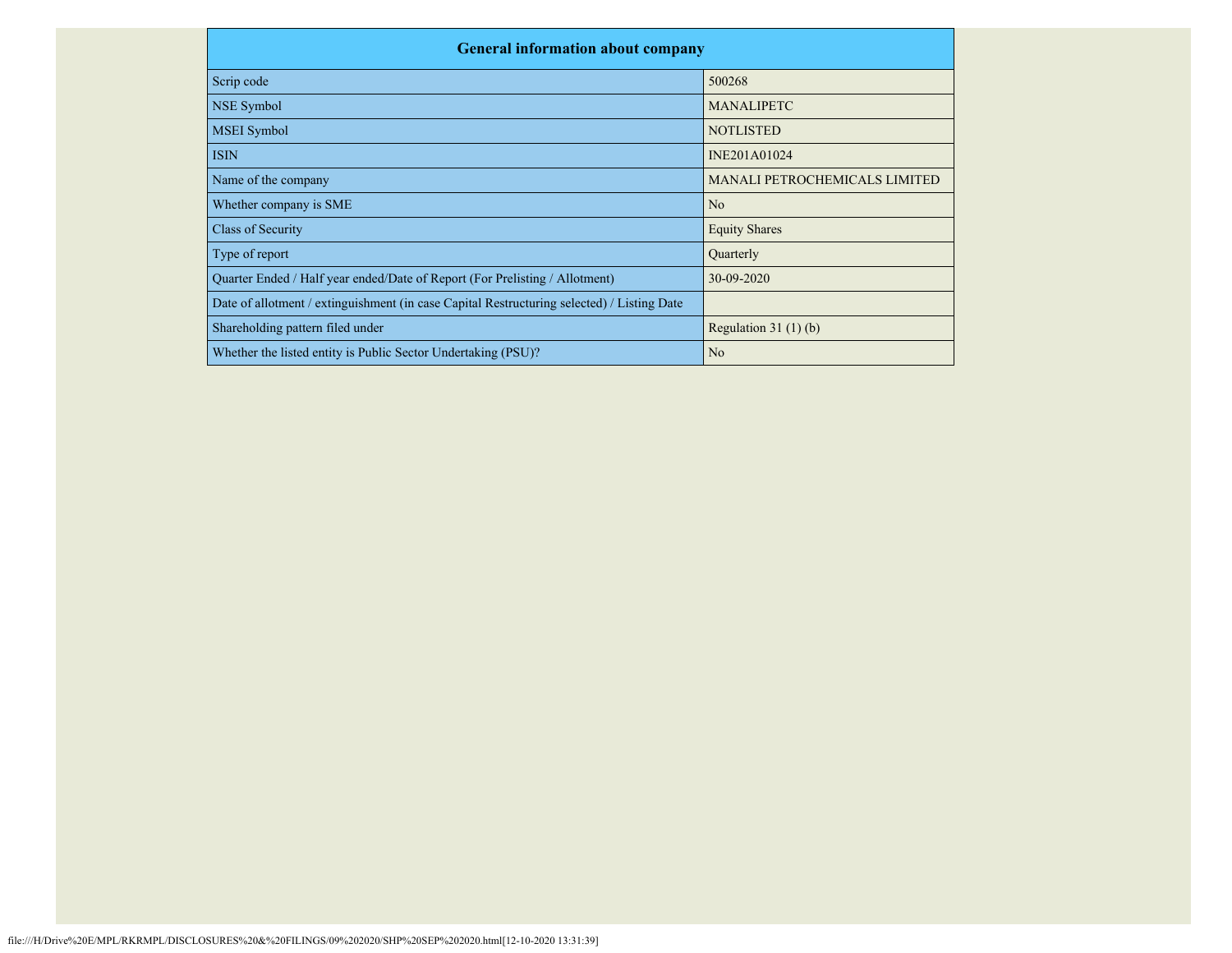|            | <b>Declaration</b>                                                                        |                |                                |                              |                             |  |  |  |  |  |
|------------|-------------------------------------------------------------------------------------------|----------------|--------------------------------|------------------------------|-----------------------------|--|--|--|--|--|
| Sr.<br>No. | Particular                                                                                | Yes/No         | Promoter and<br>Promoter Group | <b>Public</b><br>shareholder | Non Promoter-<br>Non Public |  |  |  |  |  |
|            | Whether the Listed Entity has issued any partly paid up shares?                           | N <sub>o</sub> | N <sub>o</sub>                 | N <sub>o</sub>               | N <sub>o</sub>              |  |  |  |  |  |
|            | Whether the Listed Entity has issued any Convertible Securities                           | No             | N <sub>o</sub>                 | No                           | N <sub>o</sub>              |  |  |  |  |  |
| 3          | Whether the Listed Entity has issued any Warrants?                                        | N <sub>o</sub> | N <sub>o</sub>                 | No                           | N <sub>o</sub>              |  |  |  |  |  |
| 4          | Whether the Listed Entity has any shares against which<br>depository receipts are issued? | N <sub>o</sub> | N <sub>o</sub>                 | No                           | N <sub>o</sub>              |  |  |  |  |  |
| 5          | Whether the Listed Entity has any shares in locked-in?                                    | No             | N <sub>o</sub>                 | No                           | N <sub>o</sub>              |  |  |  |  |  |
| 6          | Whether any shares held by promoters are pledge or otherwise<br>encumbered?               | No             | N <sub>o</sub>                 |                              |                             |  |  |  |  |  |
|            | Whether company has equity shares with differential voting<br>rights?                     | N <sub>o</sub> | N <sub>o</sub>                 | No                           | N <sub>o</sub>              |  |  |  |  |  |
| 8          | Whether the listed entity has any significant beneficial owner?                           | Yes            |                                |                              |                             |  |  |  |  |  |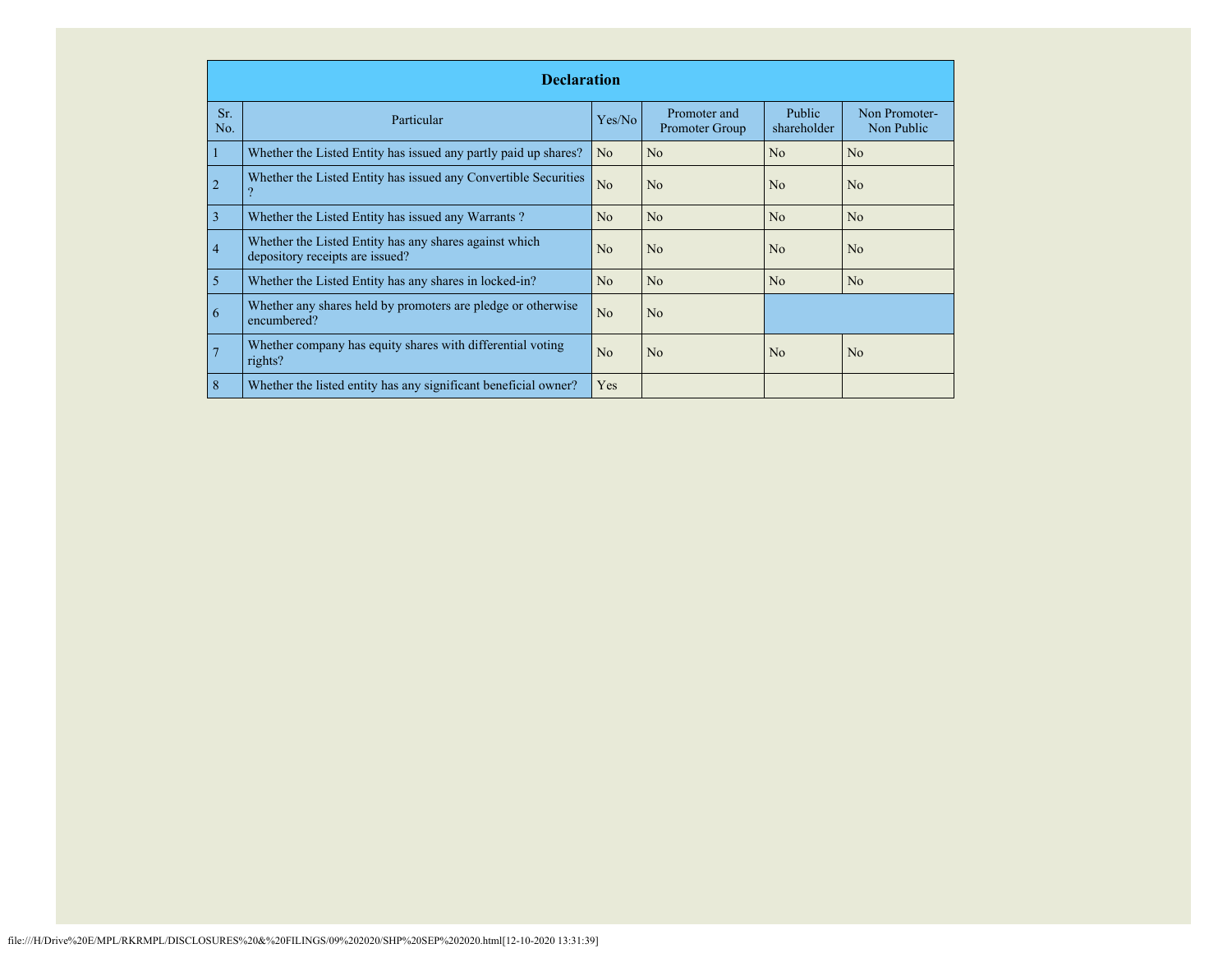|          | <b>Table I - Summary Statement holding of specified securities</b> |                         |                          |                                 |                                |                                                 |                                                                                                                              |                                                                  |               |           |                                   |  |  |
|----------|--------------------------------------------------------------------|-------------------------|--------------------------|---------------------------------|--------------------------------|-------------------------------------------------|------------------------------------------------------------------------------------------------------------------------------|------------------------------------------------------------------|---------------|-----------|-----------------------------------|--|--|
|          | Category<br>of<br>shareholder<br>(II)                              | No. of                  |                          | No. Of<br>Partly                | No. Of                         | Total nos.                                      | Shareholding<br>as a % of total<br>no. of shares<br>(calculated as<br>per SCRR,<br>1957) (VIII)<br>As a $%$ of<br>$(A+B+C2)$ | Number of Voting Rights held in each<br>class of securities (IX) |               |           |                                   |  |  |
| Category |                                                                    | Nos. Of<br>shareholders | fully paid               | paid-<br>up                     | shares<br>underlying           | shares held<br>$(VII) =$<br>$(IV)+(V)+$<br>(VI) |                                                                                                                              | No of Voting (XIV) Rights                                        |               |           |                                   |  |  |
| (1)      |                                                                    | (III)<br>(IV)           | up equity<br>shares held | equity<br>shares<br>held<br>(V) | Depository<br>Receipts<br>(VI) |                                                 |                                                                                                                              | Class eg:<br>$\overline{X}$                                      | Class<br>eg:y | Total     | Total as<br>$a\%$ of<br>$(A+B+C)$ |  |  |
| (A)      | Promoter<br>$\&$<br>Promoter<br>Group                              | 5                       | 77167251                 |                                 |                                | 77167251                                        | 44.86                                                                                                                        | 77167251                                                         |               | 77167251  | 44.86                             |  |  |
| (B)      | Public                                                             | 105260                  | 94831978                 |                                 |                                | 94831978                                        | 55.14                                                                                                                        | 94831978                                                         |               | 94831978  | 55.14                             |  |  |
| (C)      | Non<br>Promoter-<br>Non Public                                     |                         |                          |                                 |                                |                                                 |                                                                                                                              |                                                                  |               |           |                                   |  |  |
| (C1)     | <b>Shares</b><br>underlying<br><b>DRs</b>                          |                         |                          |                                 |                                |                                                 |                                                                                                                              |                                                                  |               |           |                                   |  |  |
| (C2)     | Shares held<br>by<br>Employee<br><b>Trusts</b>                     |                         |                          |                                 |                                |                                                 |                                                                                                                              |                                                                  |               |           |                                   |  |  |
|          | Total                                                              | 105265                  | 171999229                |                                 |                                | 171999229                                       | 100                                                                                                                          | 171999229                                                        |               | 171999229 | 100                               |  |  |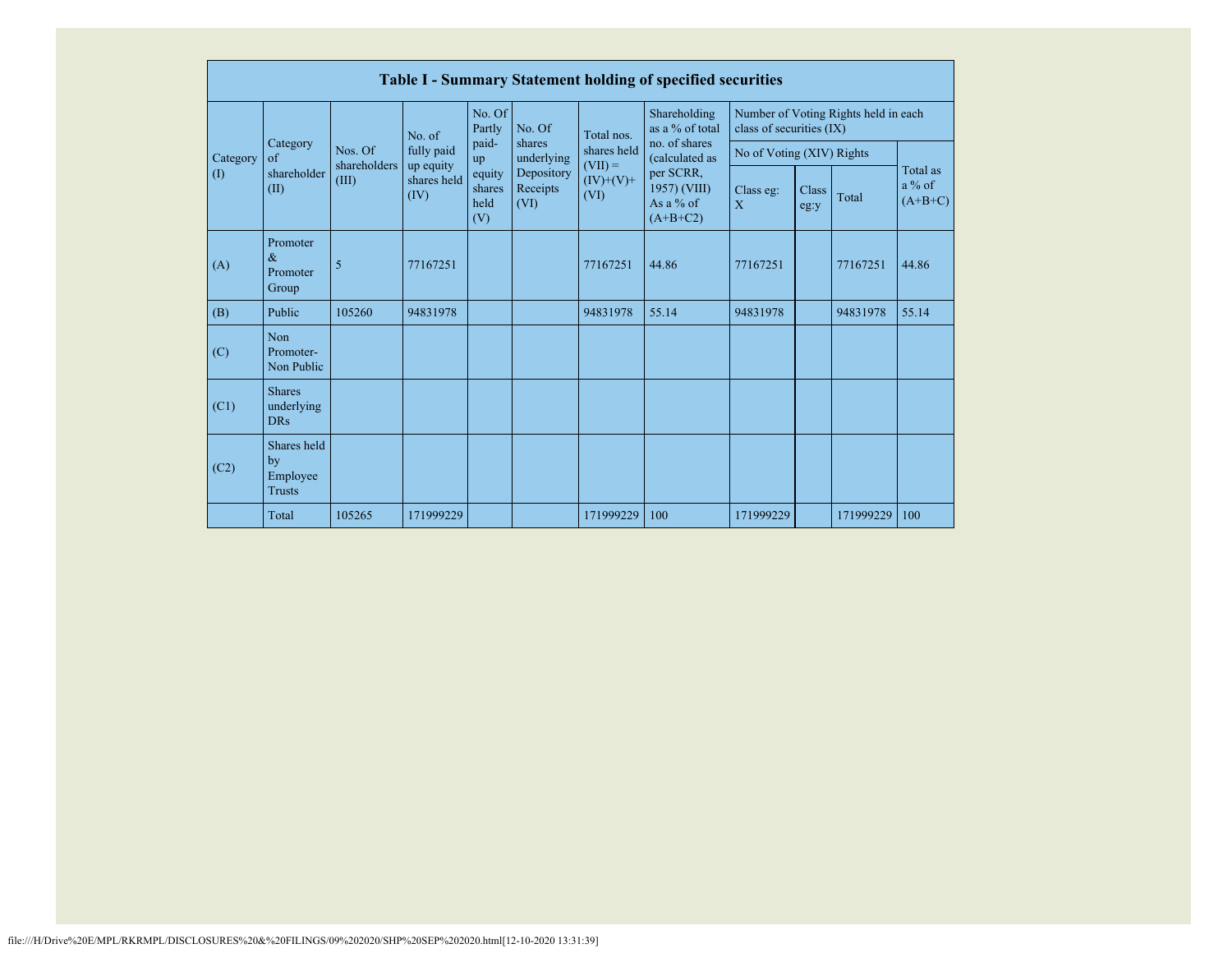|           |                                                |                                                 |                                       |                                                           | Table I - Summary Statement holding of specified securities                                |                                        |                                                        |                                                                               |                                                           |                                       |
|-----------|------------------------------------------------|-------------------------------------------------|---------------------------------------|-----------------------------------------------------------|--------------------------------------------------------------------------------------------|----------------------------------------|--------------------------------------------------------|-------------------------------------------------------------------------------|-----------------------------------------------------------|---------------------------------------|
| Category  | Category<br>$\sigma$                           | No. Of<br><b>Shares</b><br>Underlying           | No. of<br><b>Shares</b><br>Underlying | No. Of Shares<br>Underlying<br>Outstanding<br>convertible | Shareholding, as a %<br>assuming full<br>conversion of<br>convertible securities (         | Number of<br>Locked in<br>shares (XII) |                                                        | Number of<br><b>Shares</b><br>pledged or<br>otherwise<br>encumbered<br>(XIII) |                                                           | Number of<br>equity shares<br>held in |
| $\rm (I)$ | shareholder<br>(II)                            | Outstanding<br>convertible<br>securities<br>(X) | Outstanding<br>Warrants<br>$(X_i)$    | securities and<br>No. Of<br>Warrants $(X_i)$<br>(a)       | as a percentage of<br>diluted share capital)<br>$(XI) = (VII)+(X) As a$<br>% of $(A+B+C2)$ | No.<br>(a)                             | Asa<br>$%$ of<br>total<br><b>Shares</b><br>held<br>(b) | No.<br>(a)                                                                    | As $a$<br>$%$ of<br>total<br><b>Shares</b><br>held<br>(b) | dematerialized<br>form $(XIV)$        |
| (A)       | Promoter<br>$\&$<br>Promoter<br>Group          |                                                 |                                       |                                                           | 44.86                                                                                      |                                        |                                                        |                                                                               |                                                           | 77167251                              |
| (B)       | Public                                         |                                                 |                                       |                                                           | 55.14                                                                                      |                                        |                                                        |                                                                               |                                                           | 86988217                              |
| (C)       | Non<br>Promoter-<br>Non Public                 |                                                 |                                       |                                                           |                                                                                            |                                        |                                                        |                                                                               |                                                           |                                       |
| (C1)      | <b>Shares</b><br>underlying<br><b>DRs</b>      |                                                 |                                       |                                                           |                                                                                            |                                        |                                                        |                                                                               |                                                           |                                       |
| (C2)      | Shares held<br>by<br>Employee<br><b>Trusts</b> |                                                 |                                       |                                                           |                                                                                            |                                        |                                                        |                                                                               |                                                           |                                       |
|           | Total                                          |                                                 |                                       |                                                           | 100                                                                                        |                                        |                                                        |                                                                               |                                                           | 164155468                             |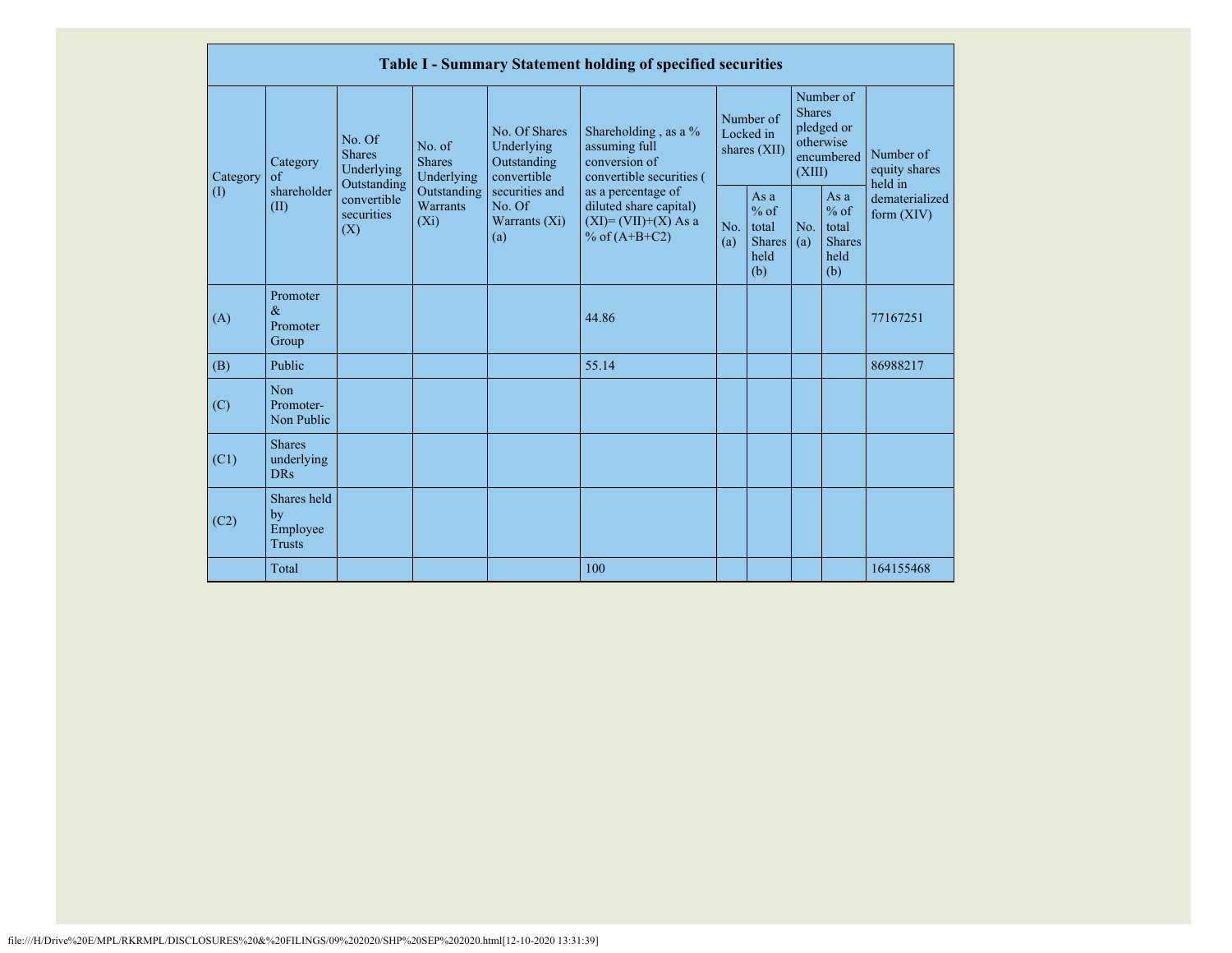|                                                                                                |                                                                                                               |                                                                                      |                                  |                                       |                                |                                  | Table II - Statement showing shareholding pattern of the Promoter and Promoter Group |                           |               |                                      |                                             |
|------------------------------------------------------------------------------------------------|---------------------------------------------------------------------------------------------------------------|--------------------------------------------------------------------------------------|----------------------------------|---------------------------------------|--------------------------------|----------------------------------|--------------------------------------------------------------------------------------|---------------------------|---------------|--------------------------------------|---------------------------------------------|
|                                                                                                |                                                                                                               |                                                                                      |                                  | No.<br><b>Of</b>                      | No. Of                         |                                  | Shareholding<br>as a % of                                                            | class of securities (IX)  |               | Number of Voting Rights held in each |                                             |
|                                                                                                | Category &                                                                                                    | Nos. Of<br>shareholders<br>(III)                                                     | No. of<br>fully paid             | Partly<br>paid-                       | shares<br>underlying           | Total nos.<br>shares held        | total no. of<br>shares                                                               | No of Voting (XIV) Rights |               |                                      | Total                                       |
| Sr.                                                                                            | Name of the<br>Shareholders<br>(1)                                                                            |                                                                                      | up equity<br>shares held<br>(IV) | up<br>equity<br>shares<br>held<br>(V) | Depository<br>Receipts<br>(VI) | $(VII) =$<br>$(IV)+(V)+$<br>(VI) | (calculated<br>as per SCRR,<br>1957) (VIII)<br>As a % of<br>$(A+B+C2)$               | Class eg:<br>X            | Class<br>eg:y | Total                                | as a $%$<br>of<br>Total<br>Voting<br>rights |
| $\mathbf{A}$                                                                                   |                                                                                                               | Table II - Statement showing shareholding pattern of the Promoter and Promoter Group |                                  |                                       |                                |                                  |                                                                                      |                           |               |                                      |                                             |
| (1)                                                                                            | Indian                                                                                                        |                                                                                      |                                  |                                       |                                |                                  |                                                                                      |                           |               |                                      |                                             |
| (c)                                                                                            | Financial<br>Institutions/<br><b>Banks</b>                                                                    | $\mathbf{1}$                                                                         | 11212500                         |                                       |                                | 11212500                         | 6.52                                                                                 | 11212500                  |               | 11212500                             | 6.52                                        |
| (d)                                                                                            | Any Other<br>(specify)                                                                                        | $\overline{4}$                                                                       | 65954751                         |                                       |                                | 65954751                         | 38.35                                                                                | 65954751                  |               | 65954751                             | 38.35                                       |
| Sub-Total<br>(A)(1)                                                                            |                                                                                                               | 5                                                                                    | 77167251                         |                                       |                                | 77167251                         | 44.86                                                                                | 77167251                  |               | 77167251                             | 44.86                                       |
| (2)                                                                                            | Foreign                                                                                                       |                                                                                      |                                  |                                       |                                |                                  |                                                                                      |                           |               |                                      |                                             |
| Total<br>Shareholding<br>of Promoter<br>and<br>Promoter<br>Group $(A)=$<br>$(A)(1)+(A)$<br>(2) |                                                                                                               | 5                                                                                    | 77167251                         |                                       |                                | 77167251                         | 44.86                                                                                | 77167251                  |               | 77167251                             | 44.86                                       |
| $\bf{B}$                                                                                       |                                                                                                               | Table III - Statement showing shareholding pattern of the Public shareholder         |                                  |                                       |                                |                                  |                                                                                      |                           |               |                                      |                                             |
| (1)                                                                                            | Institutions                                                                                                  |                                                                                      |                                  |                                       |                                |                                  |                                                                                      |                           |               |                                      |                                             |
| (a)                                                                                            | Mutual<br>Funds                                                                                               | 11                                                                                   | 183750                           |                                       |                                | 183750                           | 0.11                                                                                 | 183750                    |               | 183750                               | 0.11                                        |
| (f)                                                                                            | Financial<br>Institutions/<br><b>Banks</b>                                                                    | 10                                                                                   | 18775                            |                                       |                                | 18775                            | 0.01                                                                                 | 18775                     |               | 18775                                | 0.01                                        |
| Sub-Total<br>(B)(1)                                                                            |                                                                                                               | 21                                                                                   | 202525                           |                                       |                                | 202525                           | 0.12                                                                                 | 202525                    |               | 202525                               | 0.12                                        |
| (3)                                                                                            | Non-institutions                                                                                              |                                                                                      |                                  |                                       |                                |                                  |                                                                                      |                           |               |                                      |                                             |
| (a(i))                                                                                         | Individuals -<br>i.Individual<br>shareholders<br>holding<br>nominal<br>share capital<br>up to Rs. 2<br>lakhs. | 100519                                                                               | 58701021                         |                                       |                                | 58701021                         | 34.13                                                                                | 58701021                  |               | 58701021                             | 34.13                                       |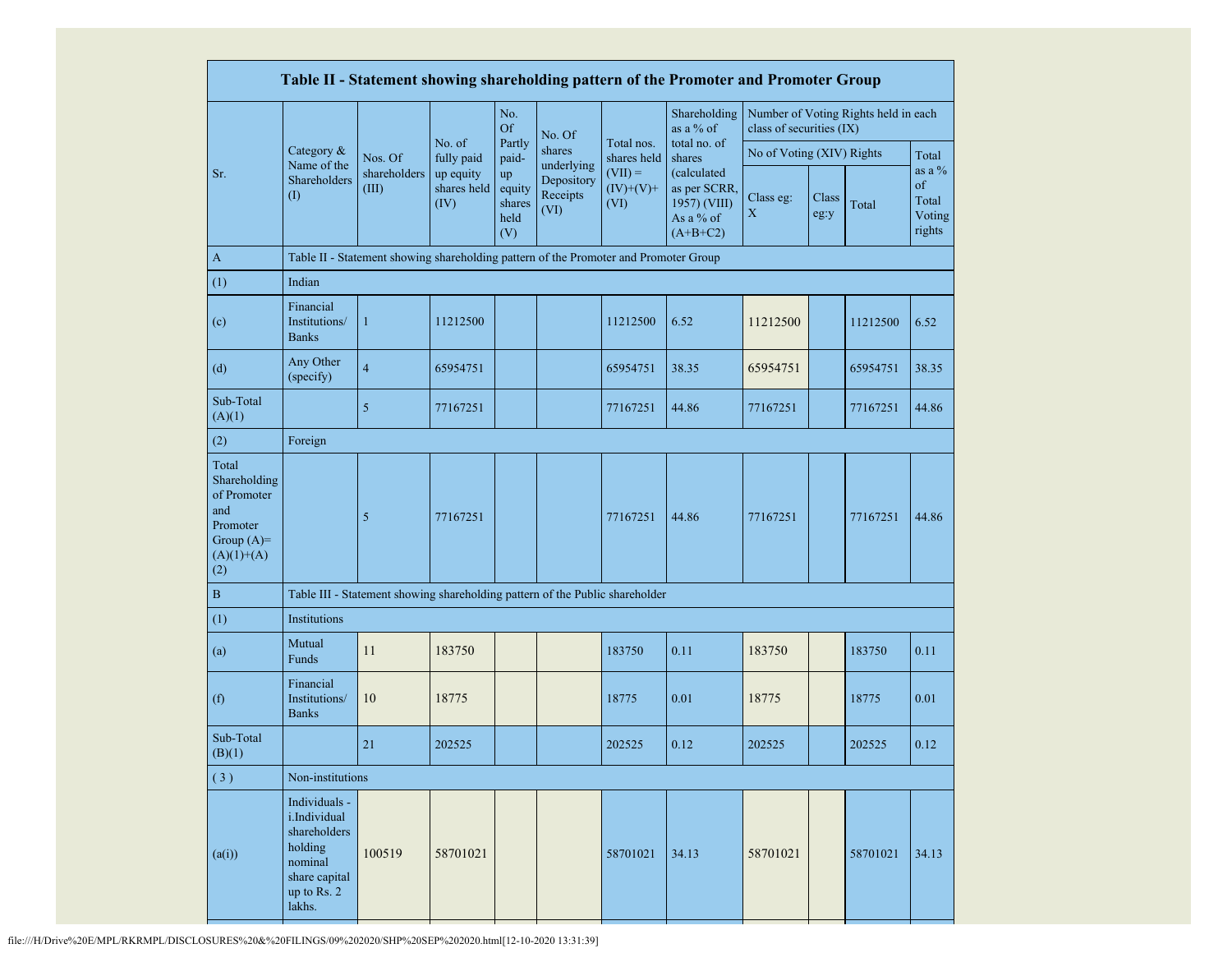| (a(ii))                                                                     | Individuals -<br>ii. Individual<br>shareholders<br>holding<br>nominal<br>share capital<br>in excess of<br>Rs. 2 lakhs. | 130    | 12516943  |  | 12516943  | 7.28                                                                                          | 12516943  | 12516943  | 7.28  |
|-----------------------------------------------------------------------------|------------------------------------------------------------------------------------------------------------------------|--------|-----------|--|-----------|-----------------------------------------------------------------------------------------------|-----------|-----------|-------|
| (e)                                                                         | Any Other<br>(specify)                                                                                                 | 4590   | 23411489  |  | 23411489  | 13.61                                                                                         | 23411489  | 23411489  | 13.61 |
| Sub-Total<br>(B)(3)                                                         |                                                                                                                        | 105239 | 94629453  |  | 94629453  | 55.02                                                                                         | 94629453  | 94629453  | 55.02 |
| <b>Total Public</b><br>Shareholding<br>$(B)=(B)(1)+$<br>$(B)(2)+(B)$<br>(3) |                                                                                                                        | 105260 | 94831978  |  | 94831978  | 55.14                                                                                         | 94831978  | 94831978  | 55.14 |
| $\mathbf C$                                                                 |                                                                                                                        |        |           |  |           | Table IV - Statement showing shareholding pattern of the Non Promoter- Non Public shareholder |           |           |       |
| Total (<br>$A+B+C2$ )                                                       |                                                                                                                        | 105265 | 171999229 |  | 171999229 | 100                                                                                           | 171999229 | 171999229 | 100   |
| Total<br>$(A+B+C)$                                                          |                                                                                                                        | 105265 | 171999229 |  | 171999229 | 100                                                                                           | 171999229 | 171999229 | 100   |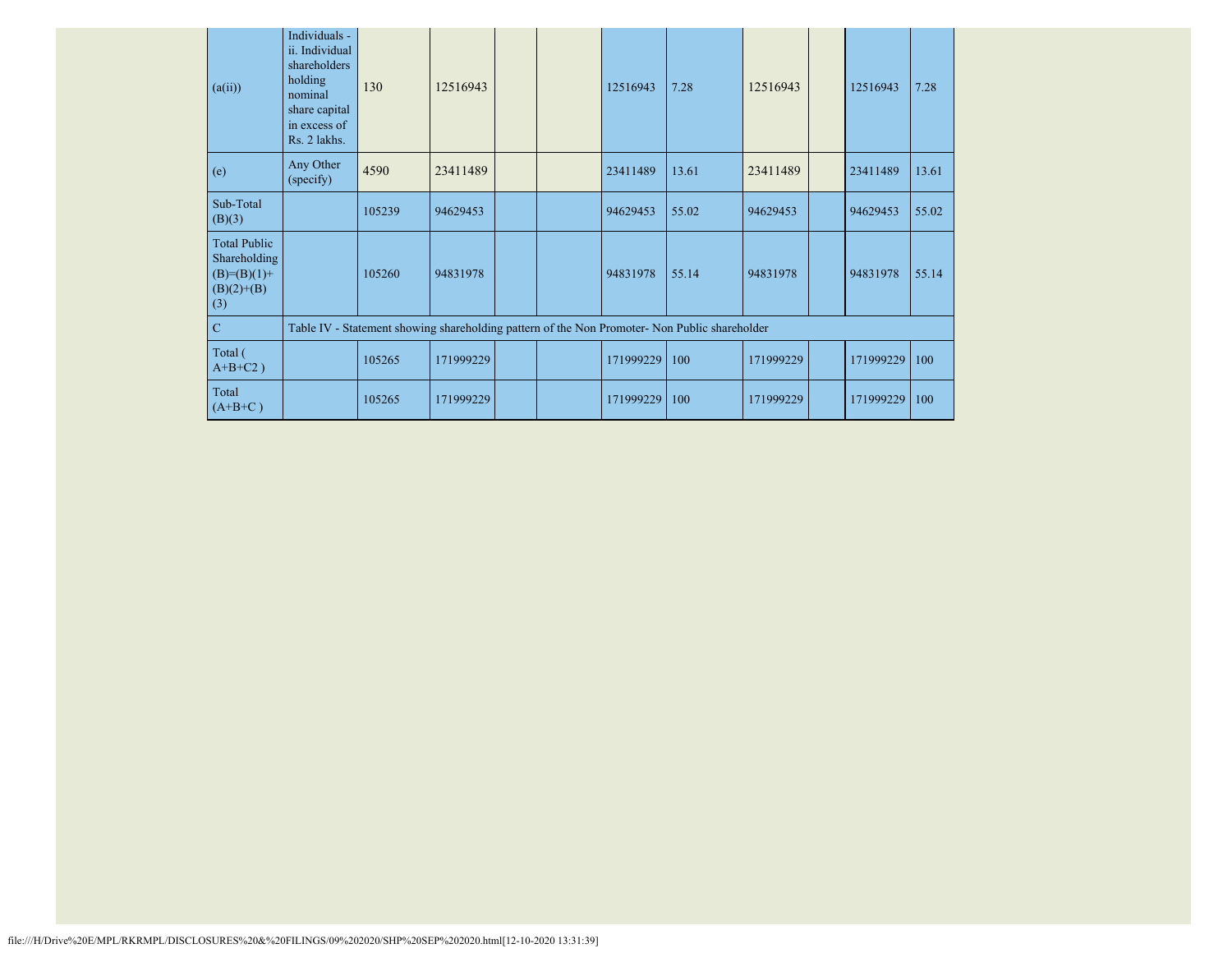|                                                                                         |                                                                  |                                    |                                                                  | Table II - Statement showing shareholding pattern of the Promoter and Promoter Group                                                                                      |  |                                                         |            |                                                                               |                                       |  |
|-----------------------------------------------------------------------------------------|------------------------------------------------------------------|------------------------------------|------------------------------------------------------------------|---------------------------------------------------------------------------------------------------------------------------------------------------------------------------|--|---------------------------------------------------------|------------|-------------------------------------------------------------------------------|---------------------------------------|--|
| Sr.                                                                                     | No. Of<br>No. of<br><b>Shares</b><br><b>Shares</b><br>Underlying | Underlying                         | No. Of Shares<br>Underlying<br>Outstanding                       | Shareholding, as a %<br>assuming full conversion of<br>convertible securities (as a<br>percentage of diluted share<br>capital) $(XI) = (VII)+(X) As$<br>a % of $(A+B+C2)$ |  | Number of<br>Locked in<br>shares (XII)                  |            | Number of<br><b>Shares</b><br>pledged or<br>otherwise<br>encumbered<br>(XIII) | Number of<br>equity shares<br>held in |  |
|                                                                                         | Outstanding<br>convertible<br>securities<br>(X)                  | Outstanding<br>Warrants<br>$(X_i)$ | convertible<br>securities and<br>No. Of Warrants<br>$(Xi)$ $(a)$ |                                                                                                                                                                           |  | As a<br>$%$ of<br>total<br><b>Shares</b><br>held<br>(b) | No.<br>(a) | As a<br>$%$ of<br>total<br><b>Shares</b><br>held<br>(b)                       | dematerialized<br>form (XIV)          |  |
| $\mathbf{A}$                                                                            |                                                                  |                                    |                                                                  | Table II - Statement showing shareholding pattern of the Promoter and Promoter Group                                                                                      |  |                                                         |            |                                                                               |                                       |  |
| (1)                                                                                     | Indian                                                           |                                    |                                                                  |                                                                                                                                                                           |  |                                                         |            |                                                                               |                                       |  |
| (c)                                                                                     |                                                                  |                                    |                                                                  | 6.52                                                                                                                                                                      |  |                                                         |            |                                                                               | 11212500                              |  |
| (d)                                                                                     |                                                                  |                                    |                                                                  | 38.35                                                                                                                                                                     |  |                                                         |            |                                                                               | 65954751                              |  |
| Sub-Total (A)<br>(1)                                                                    |                                                                  |                                    |                                                                  | 44.86                                                                                                                                                                     |  |                                                         |            |                                                                               | 77167251                              |  |
| (2)                                                                                     | Foreign                                                          |                                    |                                                                  |                                                                                                                                                                           |  |                                                         |            |                                                                               |                                       |  |
| Total<br>Shareholding<br>of Promoter<br>and Promoter<br>Group $(A)=$<br>$(A)(1)+(A)(2)$ |                                                                  |                                    |                                                                  | 44.86                                                                                                                                                                     |  |                                                         |            |                                                                               | 77167251                              |  |
| $\, {\bf B}$                                                                            |                                                                  |                                    |                                                                  | Table III - Statement showing shareholding pattern of the Public shareholder                                                                                              |  |                                                         |            |                                                                               |                                       |  |
| (1)                                                                                     | Institutions                                                     |                                    |                                                                  |                                                                                                                                                                           |  |                                                         |            |                                                                               |                                       |  |
| (a)                                                                                     |                                                                  |                                    |                                                                  | 0.11                                                                                                                                                                      |  |                                                         |            |                                                                               | 17850                                 |  |
| (f)                                                                                     |                                                                  |                                    |                                                                  | 0.01                                                                                                                                                                      |  |                                                         |            |                                                                               | 1825                                  |  |
| Sub-Total (B)<br>(1)                                                                    |                                                                  |                                    |                                                                  | 0.12                                                                                                                                                                      |  |                                                         |            |                                                                               | 19675                                 |  |
| (3)                                                                                     | Non-institutions                                                 |                                    |                                                                  |                                                                                                                                                                           |  |                                                         |            |                                                                               |                                       |  |
| (a(i))                                                                                  |                                                                  |                                    |                                                                  | 34.13                                                                                                                                                                     |  |                                                         |            |                                                                               | 51619035                              |  |
| (a(ii))                                                                                 |                                                                  |                                    |                                                                  | 7.28                                                                                                                                                                      |  |                                                         |            |                                                                               | 12442033                              |  |
| (e)                                                                                     |                                                                  |                                    |                                                                  | 13.61                                                                                                                                                                     |  |                                                         |            |                                                                               | 22907474                              |  |
| Sub-Total $(B)$<br>(3)                                                                  |                                                                  |                                    |                                                                  | 55.02                                                                                                                                                                     |  |                                                         |            |                                                                               | 86968542                              |  |
| <b>Total Public</b><br>Shareholding<br>$(B)=(B)(1)+$<br>$(B)(2)+(B)(3)$                 |                                                                  |                                    |                                                                  | 55.14                                                                                                                                                                     |  |                                                         |            |                                                                               | 86988217                              |  |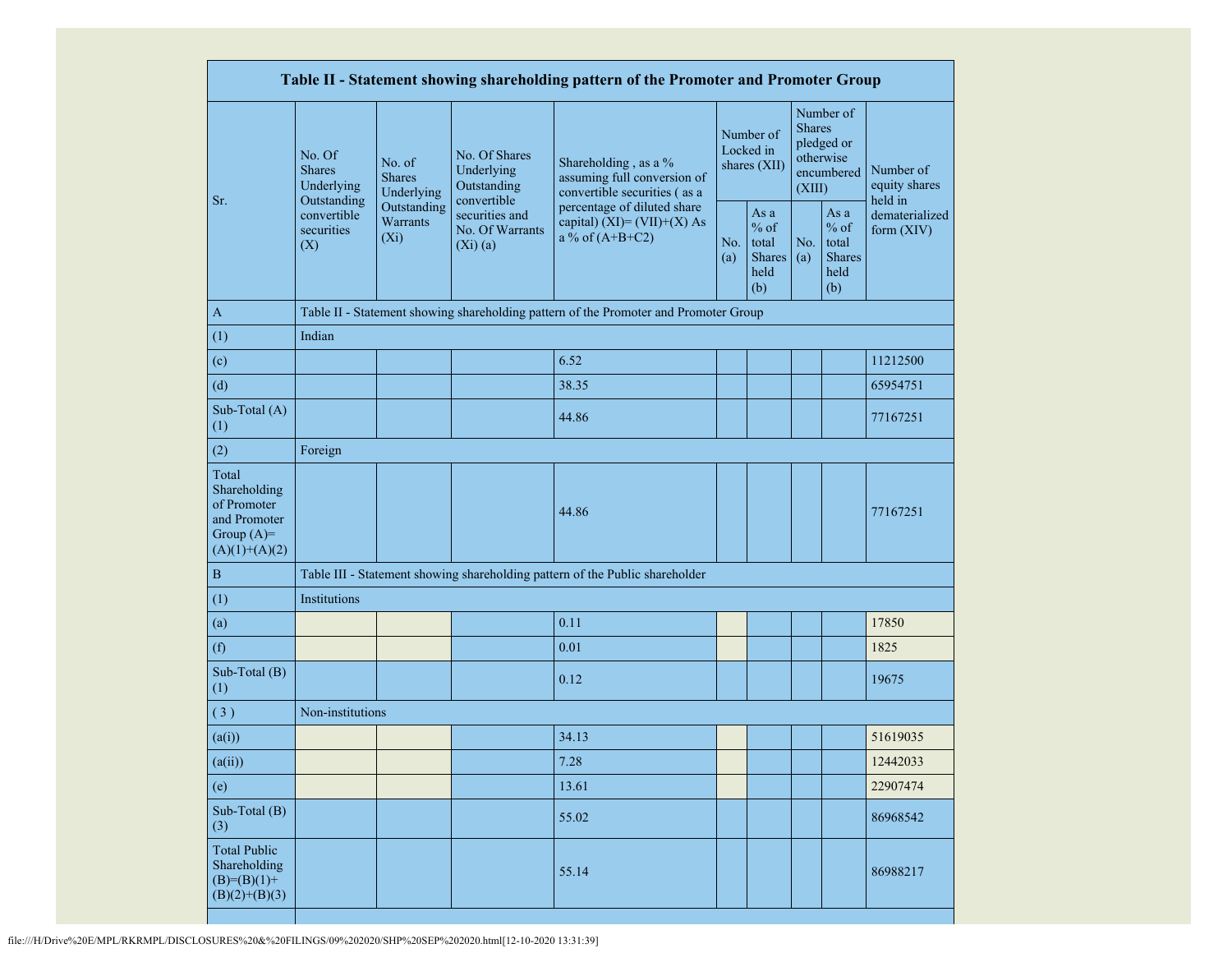|                       | Table IV - Statement showing shareholding pattern of the Non Promoter- Non Public shareholder |  |  |     |  |  |  |  |           |
|-----------------------|-----------------------------------------------------------------------------------------------|--|--|-----|--|--|--|--|-----------|
| Total (<br>$A+B+C2$ ) |                                                                                               |  |  | 100 |  |  |  |  | 164155468 |
| Total $(A+B+C)$       |                                                                                               |  |  | 100 |  |  |  |  | 164155468 |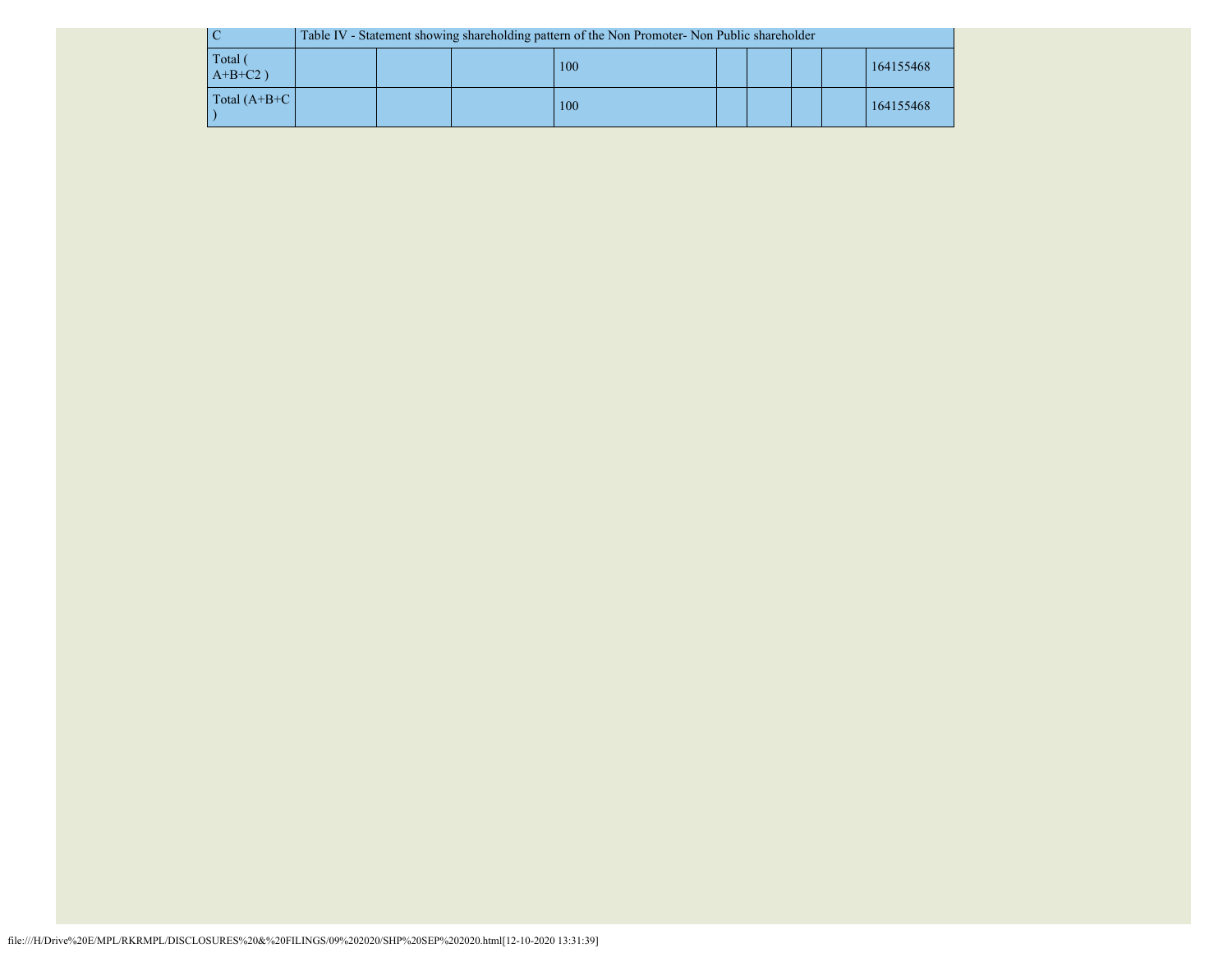|                                                                                                                      | <b>Financial Institutions/ Banks</b>                          |                       |
|----------------------------------------------------------------------------------------------------------------------|---------------------------------------------------------------|-----------------------|
| Searial No.                                                                                                          | $\mathbf{1}$                                                  |                       |
| Name of the<br>Shareholders (I)                                                                                      | TAMILNADU INDUSTRIAL DEVELOPMENT CORPORATION LTD              | Click here to go back |
| PAN(II)                                                                                                              | AAACT3409P                                                    | Total                 |
| No. of fully paid<br>up equity shares<br>held (IV)                                                                   | 11212500                                                      | 11212500              |
| No. Of Partly paid-<br>up equity shares<br>held (V)                                                                  |                                                               |                       |
| No. Of shares<br>underlying<br>Depository<br>Receipts (VI)                                                           |                                                               |                       |
| Total nos. shares<br>held $(VII) = (IV) +$<br>$(V)$ + $(VI)$                                                         | 11212500                                                      | 11212500              |
| Shareholding as a<br>% of total no. of<br>shares (calculated<br>as per SCRR,<br>1957) (VIII) As a<br>% of $(A+B+C2)$ | 6.52                                                          | 6.52                  |
|                                                                                                                      | Number of Voting Rights held in each class of securities (IX) |                       |
| Class eg: X                                                                                                          | 11212500                                                      | 11212500              |
| Class eg:y                                                                                                           |                                                               |                       |
| Total                                                                                                                | 11212500                                                      | 11212500              |
| Total as a % of<br><b>Total Voting rights</b>                                                                        | 6.52                                                          | 6.52                  |
| No. Of Shares<br>Underlying<br>Outstanding<br>convertible<br>securities $(X)$                                        |                                                               |                       |
| No. of Shares<br>Underlying<br>Outstanding<br>Warrants (Xi)                                                          |                                                               |                       |
| No. Of Shares<br>Underlying<br>Outstanding<br>convertible<br>securities and No.<br>Of Warrants (Xi)<br>(a)           |                                                               |                       |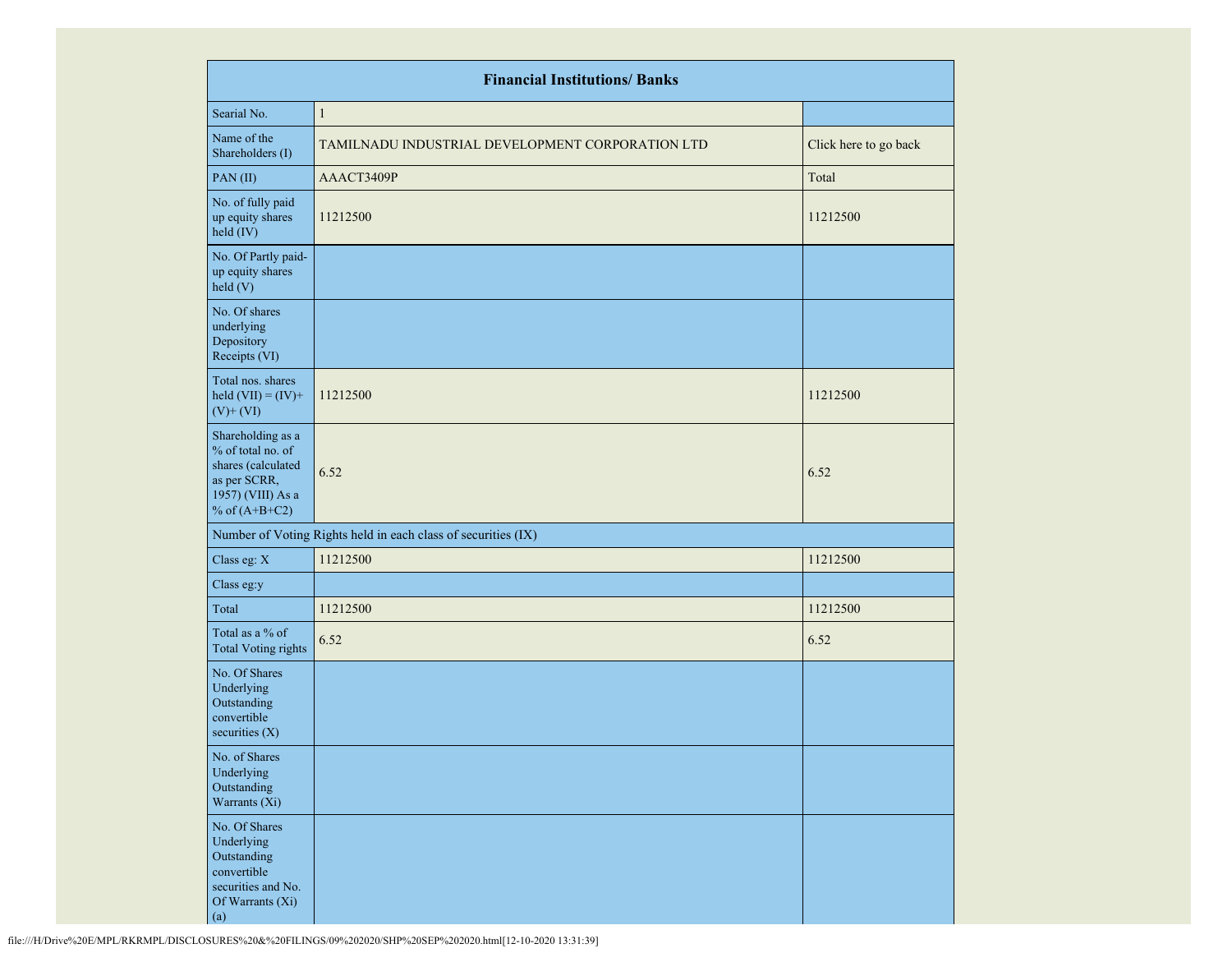| Shareholding, as a<br>% assuming full<br>conversion of<br>convertible<br>securities (as a<br>percentage of<br>diluted share<br>capital) (XI)=<br>$(VII)+(X)$ As a %<br>of $(A+B+C2)$ | 6.52                                                    | 6.52     |
|--------------------------------------------------------------------------------------------------------------------------------------------------------------------------------------|---------------------------------------------------------|----------|
| Number of Locked in shares (XII)                                                                                                                                                     |                                                         |          |
| No. (a)                                                                                                                                                                              |                                                         |          |
| As a % of total<br>Shares held (b)                                                                                                                                                   |                                                         |          |
|                                                                                                                                                                                      | Number of Shares pledged or otherwise encumbered (XIII) |          |
| No. (a)                                                                                                                                                                              |                                                         |          |
| As a % of total<br>Shares held (b)                                                                                                                                                   |                                                         |          |
| Number of equity<br>shares held in<br>dematerialized<br>form $(XIV)$                                                                                                                 | 11212500                                                | 11212500 |
| Reason for not providing PAN                                                                                                                                                         |                                                         |          |
| Reason for not<br>providing PAN                                                                                                                                                      |                                                         |          |
| Shareholder type                                                                                                                                                                     | Promoter                                                |          |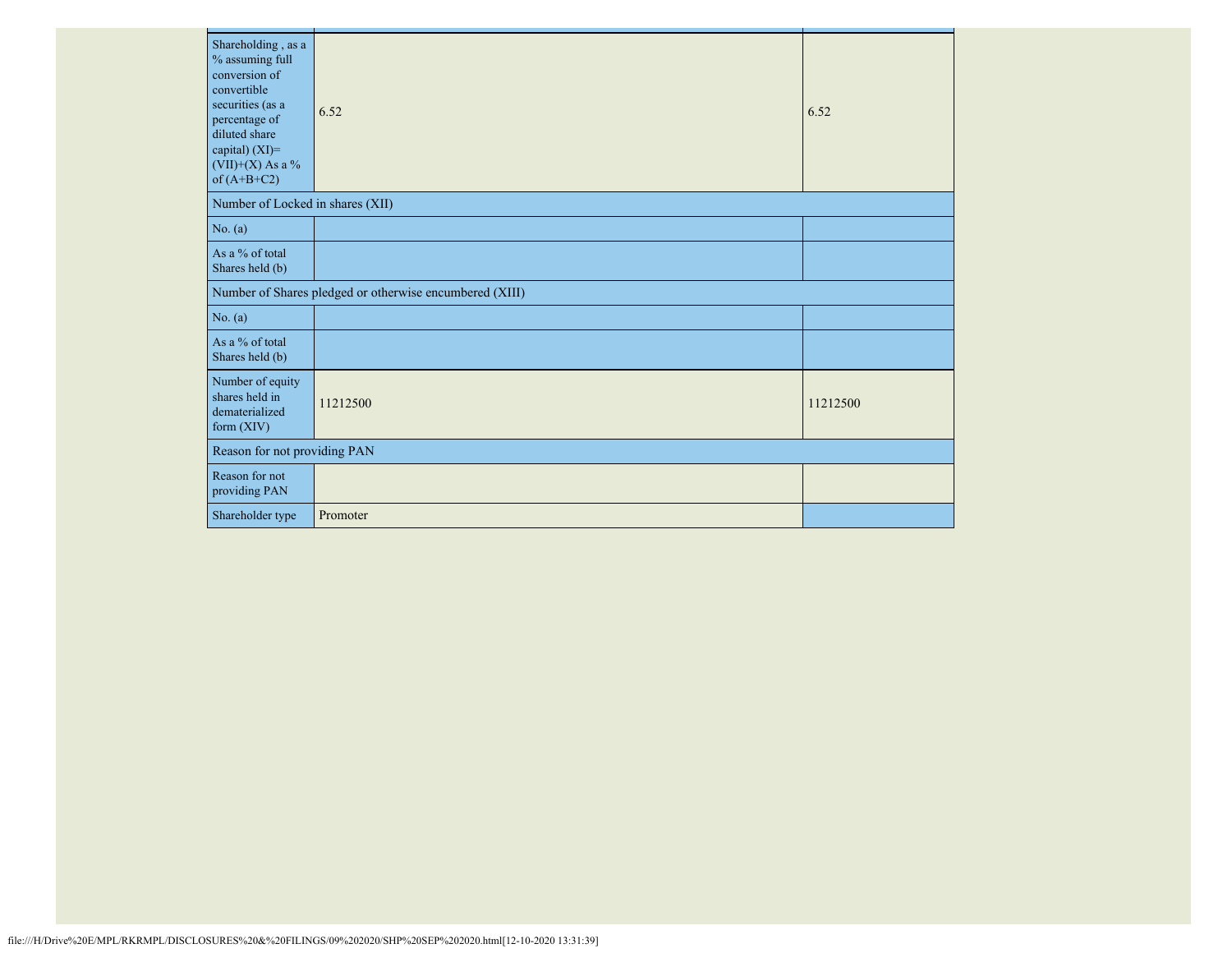|                                                                                                                      |                                                               | <b>Any Other (specify)</b>                                               |                                                    |                                        |                          |
|----------------------------------------------------------------------------------------------------------------------|---------------------------------------------------------------|--------------------------------------------------------------------------|----------------------------------------------------|----------------------------------------|--------------------------|
| Searial No.                                                                                                          | $\mathbf{1}$                                                  | $\sqrt{2}$                                                               | $\mathfrak{Z}$                                     | $\overline{4}$                         |                          |
| Category                                                                                                             | <b>Bodies Corporate</b>                                       | <b>Bodies Corporate</b>                                                  | <b>Bodies Corporate</b>                            | Director or<br>Director's<br>Relatives | Click here<br>to go back |
| Name of the<br>Shareholders (I)                                                                                      | <b>SIDD LIFE SCIENCES</b><br>PRIVATE LIMITED                  | SOUTHERN PETROCHEMICAL<br><b>INDUSTRIES</b><br><b>CORPORATIONLIMITED</b> | <b>RANFORD</b><br><b>INVESTMENTS</b><br><b>LTD</b> | <b>ASHWIN C</b><br><b>MUTHIAH</b>      |                          |
| PAN(II)                                                                                                              | AAECS9251J                                                    | AAACS4668K                                                               | AADCR5452K                                         | AAEPA4148H                             | Total                    |
| No. of the<br>Shareholders (I)                                                                                       | $\mathbf{1}$                                                  | 1                                                                        | $\mathbf{1}$                                       | $\mathbf{1}$                           | $\overline{4}$           |
| No. of fully paid<br>up equity shares<br>held (IV)                                                                   | 65846053                                                      | 10000                                                                    | 85050                                              | 13648                                  | 65954751                 |
| No. Of Partly paid-<br>up equity shares<br>held(V)                                                                   |                                                               |                                                                          |                                                    |                                        |                          |
| No. Of shares<br>underlying<br>Depository<br>Receipts (VI)                                                           |                                                               |                                                                          |                                                    |                                        |                          |
| Total nos. shares<br>held $(VII) = (IV) +$<br>$(V)$ + $(VI)$                                                         | 65846053                                                      | 10000                                                                    | 85050                                              | 13648                                  | 65954751                 |
| Shareholding as a<br>% of total no. of<br>shares (calculated<br>as per SCRR,<br>1957) (VIII) As a<br>% of $(A+B+C2)$ | 38.28                                                         | 0.01                                                                     | 0.05                                               | 0.01                                   | 38.35                    |
|                                                                                                                      | Number of Voting Rights held in each class of securities (IX) |                                                                          |                                                    |                                        |                          |
| Class eg: X                                                                                                          | 65846053                                                      | 10000                                                                    | 85050                                              | 13648                                  | 65954751                 |
| Class eg:y                                                                                                           |                                                               |                                                                          |                                                    |                                        |                          |
| Total                                                                                                                | 65846053                                                      | 10000                                                                    | 85050                                              | 13648                                  | 65954751                 |
| Total as a % of<br><b>Total Voting rights</b>                                                                        | 38.28                                                         | 0.01                                                                     | 0.05                                               | 0.01                                   | 38.35                    |
| No. Of Shares<br>Underlying<br>Outstanding<br>convertible<br>securities (X)                                          |                                                               |                                                                          |                                                    |                                        |                          |
| No. of Shares<br>Underlying<br>Outstanding                                                                           |                                                               |                                                                          |                                                    |                                        |                          |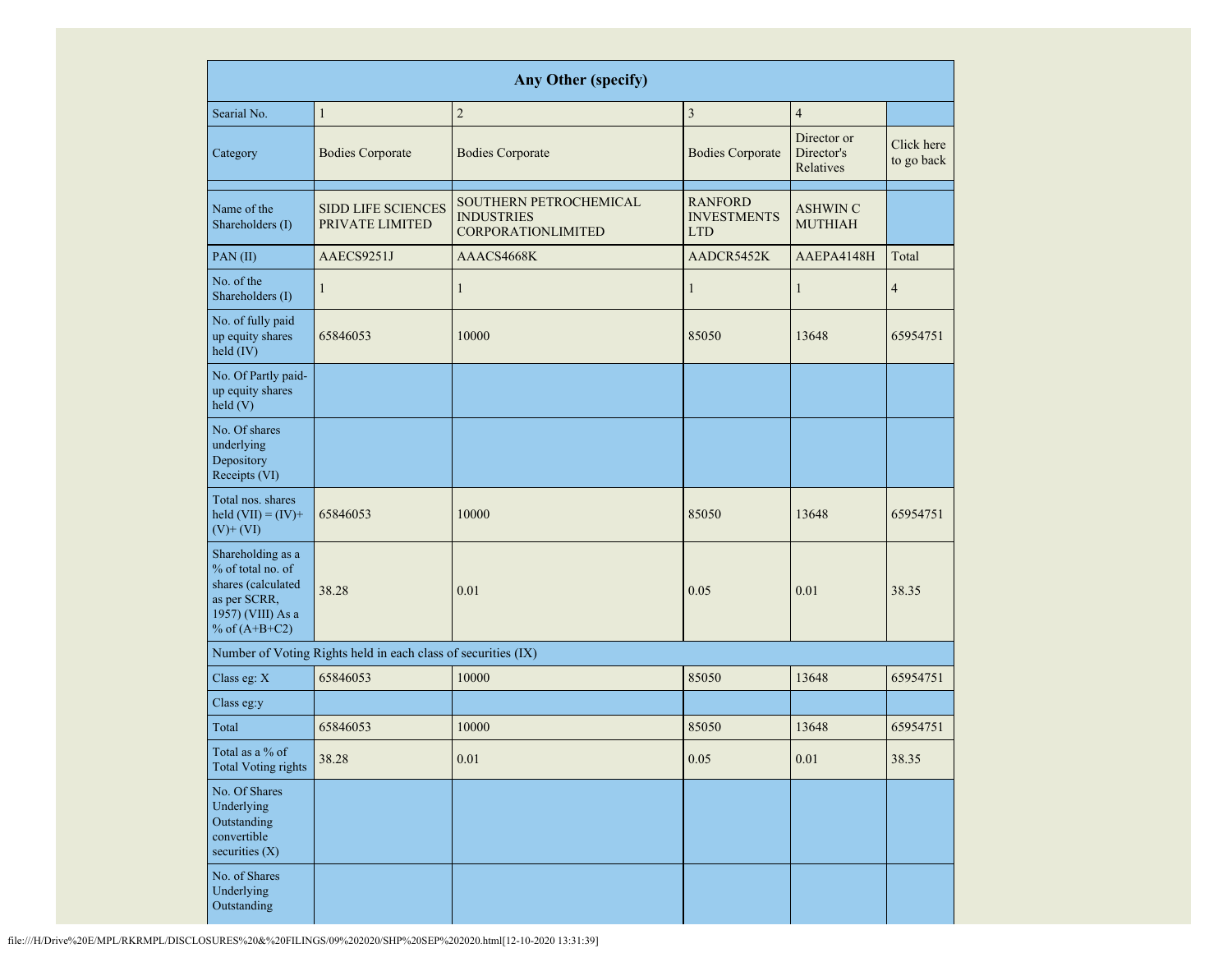| Warrants (Xi)                                                                                                                                                                      |                                                         |          |                |                |          |
|------------------------------------------------------------------------------------------------------------------------------------------------------------------------------------|---------------------------------------------------------|----------|----------------|----------------|----------|
| No. Of Shares<br>Underlying<br>Outstanding<br>convertible<br>securities and No.<br>Of Warrants $(X_i)$<br>(a)                                                                      |                                                         |          |                |                |          |
| Shareholding, as a<br>% assuming full<br>conversion of<br>convertible<br>securities (as a<br>percentage of<br>diluted share<br>capital) (XI)=<br>(VII)+(X) As a %<br>of $(A+B+C2)$ | 38.28                                                   | 0.01     | 0.05           | 0.01           | 38.35    |
| Number of Locked in shares (XII)                                                                                                                                                   |                                                         |          |                |                |          |
| No. (a)                                                                                                                                                                            |                                                         |          |                |                |          |
| As a % of total<br>Shares held (b)                                                                                                                                                 |                                                         |          |                |                |          |
|                                                                                                                                                                                    | Number of Shares pledged or otherwise encumbered (XIII) |          |                |                |          |
| No. (a)                                                                                                                                                                            |                                                         |          |                |                |          |
| As a % of total<br>Shares held (b)                                                                                                                                                 |                                                         |          |                |                |          |
| Number of equity<br>shares held in<br>dematerialized<br>form $(XIV)$                                                                                                               | 65846053                                                | 10000    | 85050          | 13648          | 65954751 |
| Reason for not providing PAN                                                                                                                                                       |                                                         |          |                |                |          |
| Reason for not<br>providing PAN                                                                                                                                                    |                                                         |          |                |                |          |
| Shareholder type                                                                                                                                                                   | Promoter                                                | Promoter | Promoter Group | Promoter Group |          |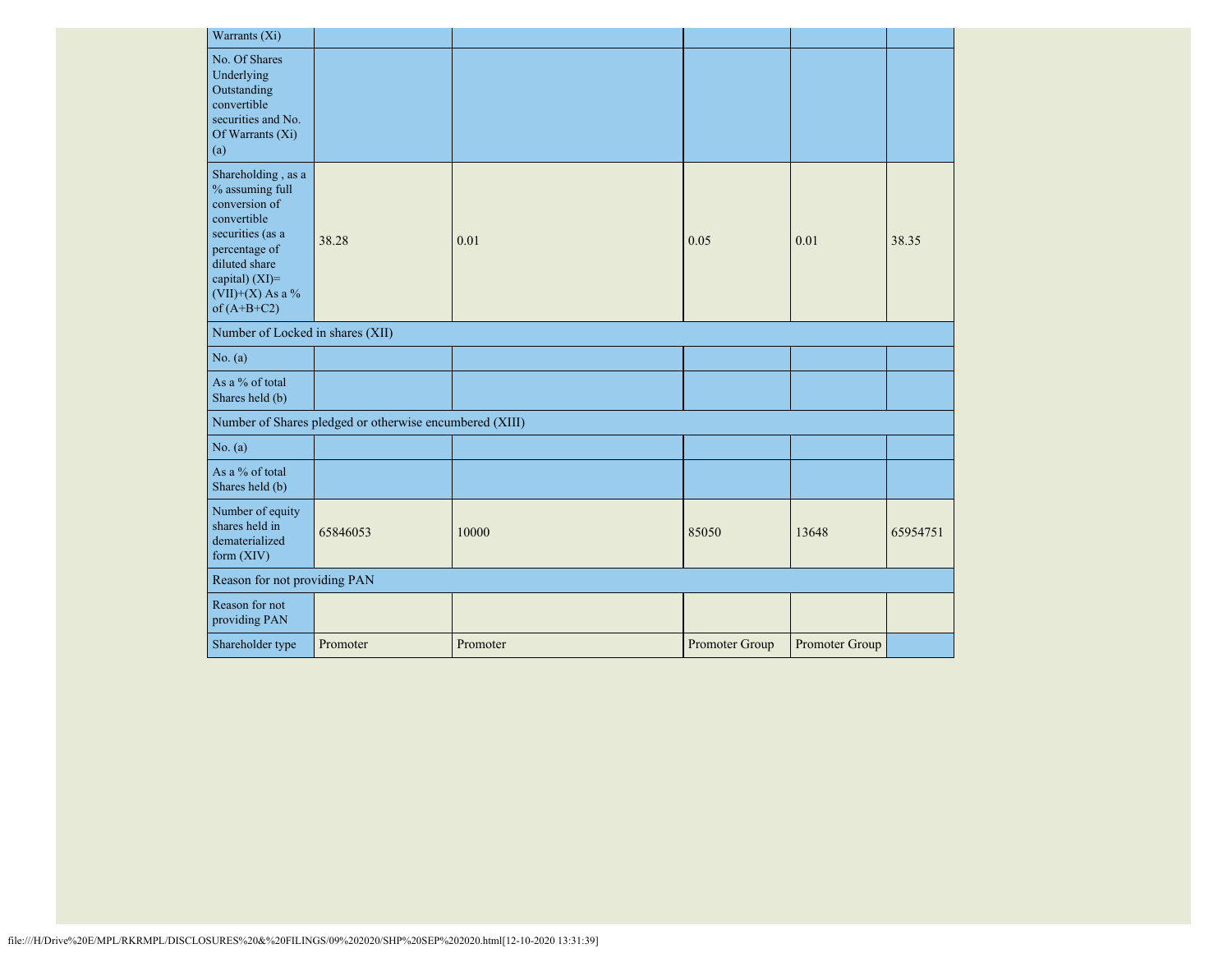| <b>Any Other (specify)</b>                                                                                           |                                                               |                            |                                              |                     |            |                 |                                     |
|----------------------------------------------------------------------------------------------------------------------|---------------------------------------------------------------|----------------------------|----------------------------------------------|---------------------|------------|-----------------|-------------------------------------|
| Searial No.                                                                                                          | $\mathbf{1}$                                                  | $\overline{c}$             | $\mathfrak z$                                | $\overline{4}$      | 5          | 6               | $\overline{7}$                      |
| Category                                                                                                             | Unclaimed or Suspense or<br><b>Escrow Account</b>             | <b>Bodies</b><br>Corporate | <b>Bodies Corporate</b>                      | Clearing<br>Members | <b>HUF</b> | <b>IEPF</b>     | Non-<br>Resident<br>Indian<br>(NRI) |
| Category / More<br>than 1 percentage                                                                                 | Category                                                      | Category                   | More than 1 percentage of<br>shareholding    | Category            | Category   | Category        | Category                            |
| Name of the<br>Shareholders (I)                                                                                      |                                                               |                            | <b>MERCANTILE</b><br><b>VENTURES LIMITED</b> |                     |            |                 |                                     |
| PAN(II)                                                                                                              |                                                               |                            | AAICM6095N                                   |                     |            |                 |                                     |
| No. of the<br>Shareholders (I)                                                                                       | $\mathbf{1}$                                                  | 485                        | $\mathbf{1}$                                 | 273                 | 1795       | $\overline{c}$  | 2030                                |
| No. of fully paid<br>up equity shares<br>held (IV)                                                                   | 189089                                                        | 5994938                    | 2497810                                      | 3349304             | 3686224    | 6445896         | 3744498                             |
| No. Of Partly paid-<br>up equity shares<br>held(V)                                                                   |                                                               |                            |                                              |                     |            |                 |                                     |
| No. Of shares<br>underlying<br>Depository<br>Receipts (VI)                                                           |                                                               |                            |                                              |                     |            |                 |                                     |
| Total nos. shares<br>held $(VII) = (IV) +$<br>$(V)$ + $(VI)$                                                         | 189089                                                        | 5994938                    | 2497810                                      | 3349304             | 3686224    | 6445896         | 3744498                             |
| Shareholding as a<br>% of total no. of<br>shares (calculated<br>as per SCRR,<br>1957) (VIII) As a<br>% of $(A+B+C2)$ | 0.11                                                          | 3.49                       | 1.45                                         | 1.95                | 2.14       | 3.75            | 2.18                                |
|                                                                                                                      | Number of Voting Rights held in each class of securities (IX) |                            |                                              |                     |            |                 |                                     |
| Class eg: X                                                                                                          | 189089                                                        | 5994938                    | 2497810                                      | 3349304             | 3686224    | 6445896         | 3744498                             |
| Class eg:y                                                                                                           |                                                               |                            |                                              |                     |            |                 |                                     |
| Total                                                                                                                | 189089                                                        | 5994938                    | 2497810                                      | 3349304             | 3686224    | 6445896 3744498 |                                     |
| Total as a % of<br><b>Total Voting rights</b>                                                                        | 0.11                                                          | 3.49                       | 1.45                                         | 1.95                | 2.14       | 3.75            | 2.18                                |
| No. Of Shares<br>Underlying<br>Outstanding<br>convertible<br>securities (X)                                          |                                                               |                            |                                              |                     |            |                 |                                     |
| No. of Shares                                                                                                        |                                                               |                            |                                              |                     |            |                 |                                     |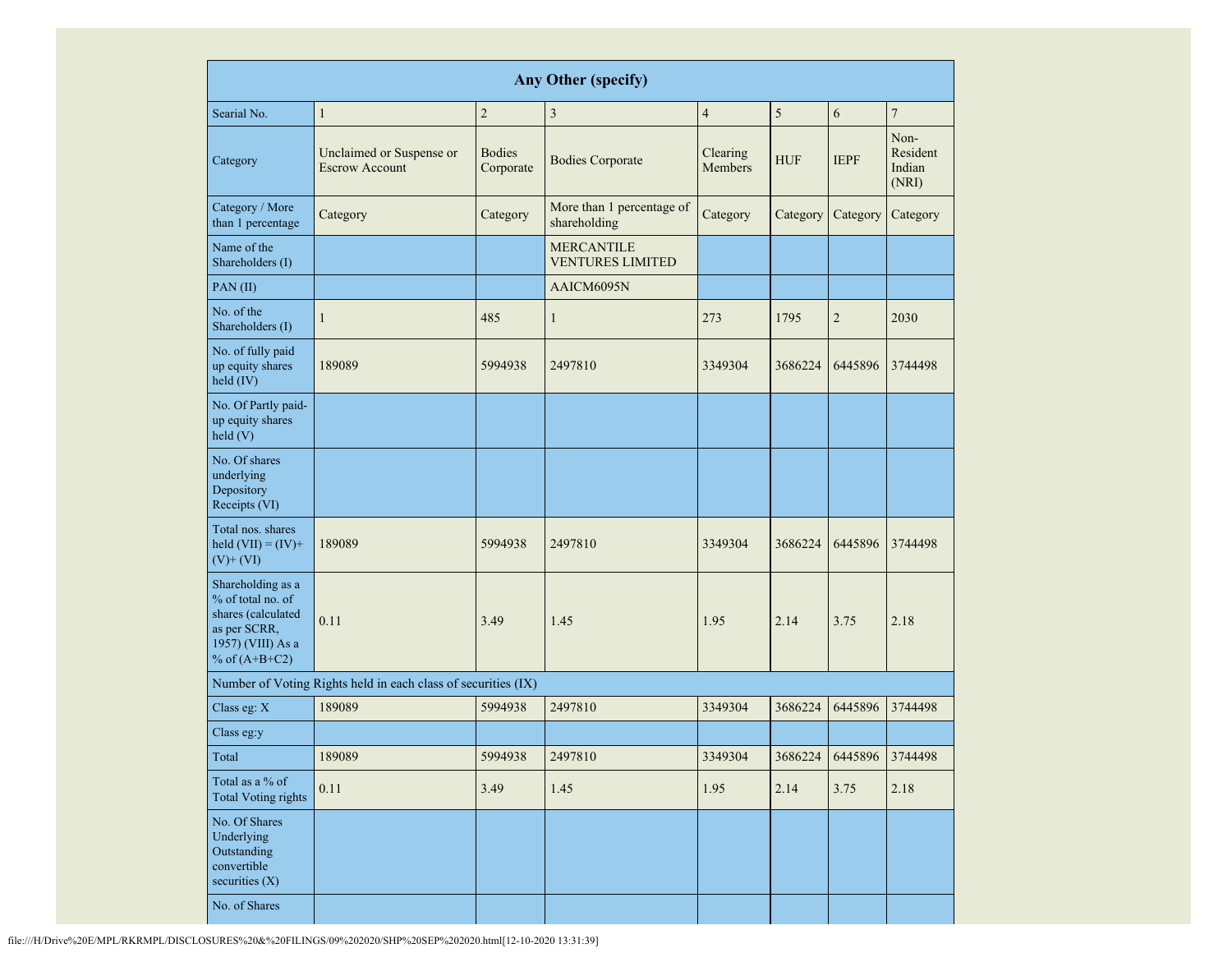| Underlying<br>Outstanding<br>Warrants (Xi)                                                                                                                                         |        |         |         |         |         |         |         |
|------------------------------------------------------------------------------------------------------------------------------------------------------------------------------------|--------|---------|---------|---------|---------|---------|---------|
| No. Of Shares<br>Underlying<br>Outstanding<br>convertible<br>securities and No.<br>Of Warrants (Xi)<br>(a)                                                                         |        |         |         |         |         |         |         |
| Shareholding, as a<br>% assuming full<br>conversion of<br>convertible<br>securities (as a<br>percentage of<br>diluted share<br>capital) (XI)=<br>(VII)+(X) As a %<br>of $(A+B+C2)$ | 0.11   | 3.49    | 1.45    | 1.95    | 2.14    | 3.75    | 2.18    |
| Number of Locked in shares (XII)                                                                                                                                                   |        |         |         |         |         |         |         |
| No. (a)                                                                                                                                                                            |        |         |         |         |         |         |         |
| As a % of total<br>Shares held (b)                                                                                                                                                 |        |         |         |         |         |         |         |
| Number of equity<br>shares held in<br>dematerialized<br>form $(XIV)$                                                                                                               | 189089 | 5816888 | 2497810 | 3349304 | 3686209 | 6445896 | 3418548 |
| Reason for not providing PAN                                                                                                                                                       |        |         |         |         |         |         |         |
| Reason for not<br>providing PAN                                                                                                                                                    |        |         |         |         |         |         |         |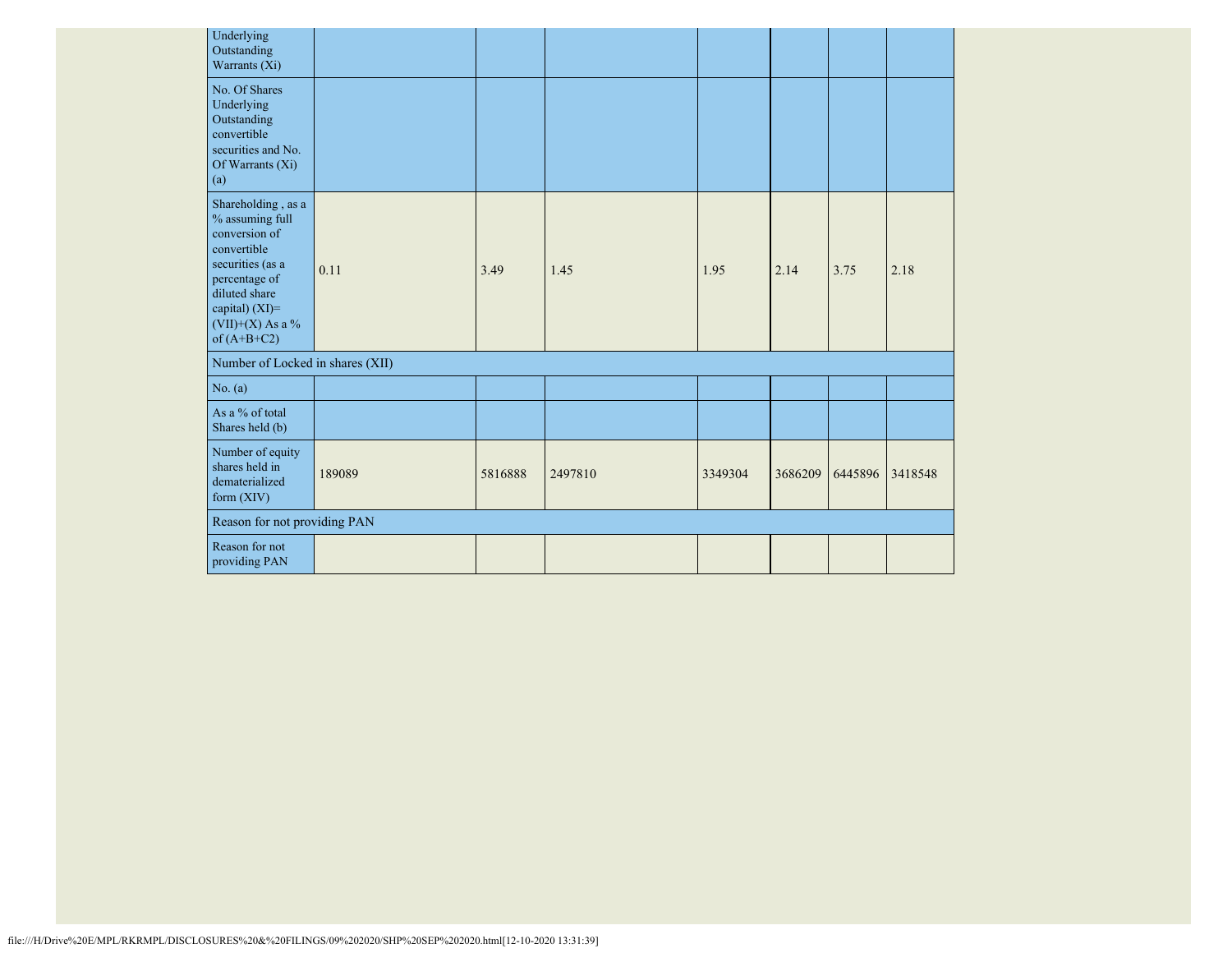|                                                                                                                      | Any Other (specify)                                           |                       |  |  |  |
|----------------------------------------------------------------------------------------------------------------------|---------------------------------------------------------------|-----------------------|--|--|--|
| Searial No.                                                                                                          | $\,8\,$                                                       |                       |  |  |  |
| Category                                                                                                             | <b>Trusts</b>                                                 |                       |  |  |  |
| Category / More<br>than 1 percentage                                                                                 | Category                                                      |                       |  |  |  |
| Name of the<br>Shareholders (I)                                                                                      |                                                               | Click here to go back |  |  |  |
| PAN(II)                                                                                                              |                                                               | Total                 |  |  |  |
| No. of the<br>Shareholders (I)                                                                                       | $\overline{4}$                                                | 4590                  |  |  |  |
| No. of fully paid<br>up equity shares<br>held (IV)                                                                   | 1540                                                          | 23411489              |  |  |  |
| No. Of Partly paid-<br>up equity shares<br>held (V)                                                                  |                                                               |                       |  |  |  |
| No. Of shares<br>underlying<br>Depository<br>Receipts (VI)                                                           |                                                               |                       |  |  |  |
| Total nos. shares<br>held $(VII) = (IV) +$<br>$(V)$ + $(VI)$                                                         | 1540                                                          | 23411489              |  |  |  |
| Shareholding as a<br>% of total no. of<br>shares (calculated<br>as per SCRR,<br>1957) (VIII) As a<br>% of $(A+B+C2)$ | $\boldsymbol{0}$                                              | 13.62                 |  |  |  |
|                                                                                                                      | Number of Voting Rights held in each class of securities (IX) |                       |  |  |  |
| Class eg: X                                                                                                          | 1540                                                          | 23411489              |  |  |  |
| Class eg:y                                                                                                           |                                                               |                       |  |  |  |
| Total                                                                                                                | 1540                                                          | 23411489              |  |  |  |
| Total as a % of<br><b>Total Voting rights</b>                                                                        | $\boldsymbol{0}$                                              | 13.62                 |  |  |  |
| No. Of Shares<br>Underlying<br>Outstanding<br>convertible<br>securities $(X)$                                        |                                                               |                       |  |  |  |
| No. of Shares<br>Underlying<br>Outstanding<br>Warrants (Xi)                                                          |                                                               |                       |  |  |  |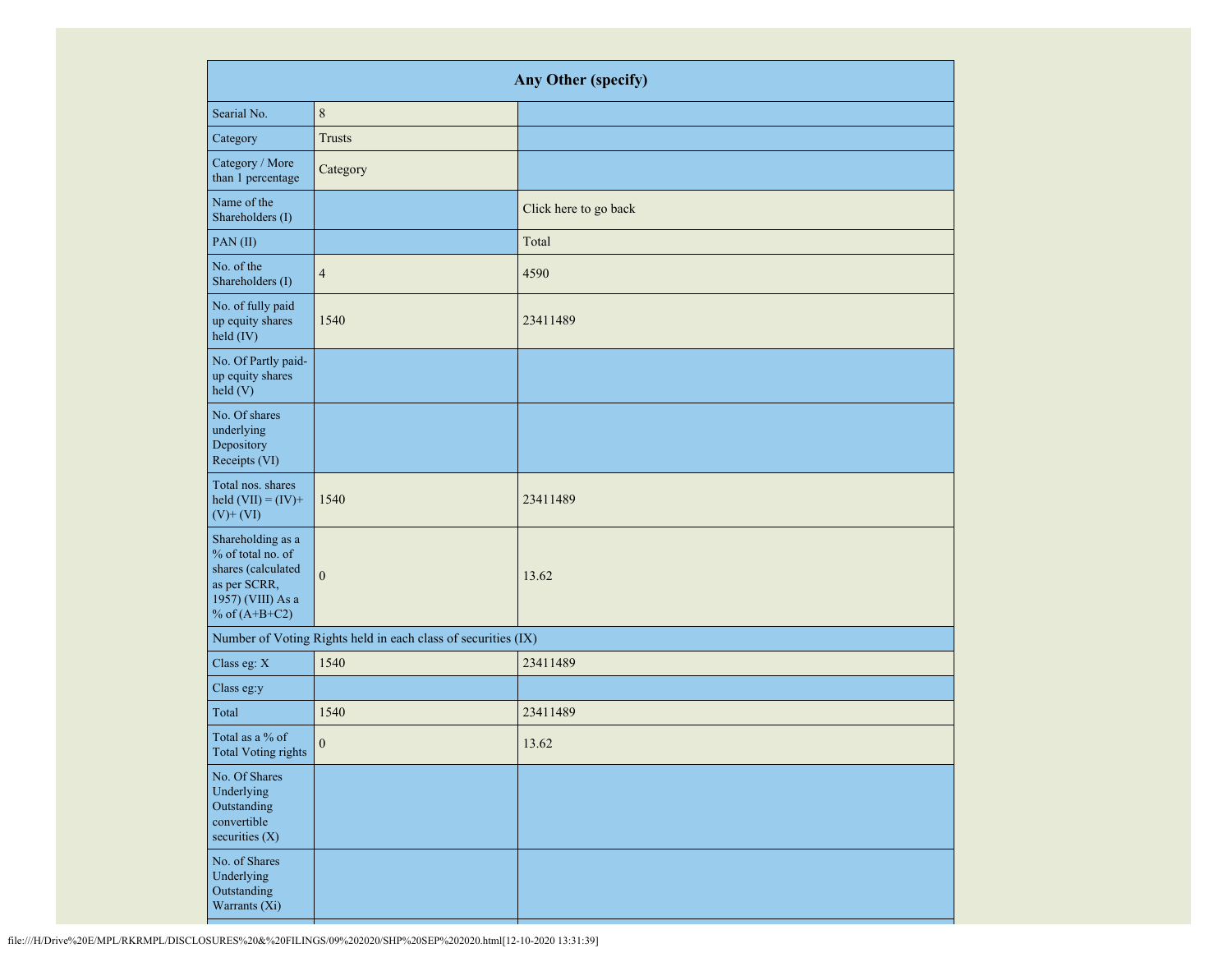|                                  | No. Of Shares<br>Underlying<br>Outstanding<br>convertible<br>securities and No.<br>Of Warrants (Xi)<br>(a)                                                                           |                              |          |  |  |
|----------------------------------|--------------------------------------------------------------------------------------------------------------------------------------------------------------------------------------|------------------------------|----------|--|--|
|                                  | Shareholding, as a<br>% assuming full<br>conversion of<br>convertible<br>securities (as a<br>percentage of<br>diluted share<br>capital) (XI)=<br>$(VII)+(X)$ As a %<br>of $(A+B+C2)$ | $\mathbf{0}$                 | 13.62    |  |  |
| Number of Locked in shares (XII) |                                                                                                                                                                                      |                              |          |  |  |
|                                  | No. (a)                                                                                                                                                                              |                              |          |  |  |
|                                  | As a % of total<br>Shares held (b)                                                                                                                                                   |                              |          |  |  |
|                                  | Number of equity<br>shares held in<br>dematerialized<br>form (XIV)                                                                                                                   | 1540                         | 22907474 |  |  |
|                                  |                                                                                                                                                                                      | Reason for not providing PAN |          |  |  |
|                                  | Reason for not<br>providing PAN                                                                                                                                                      |                              |          |  |  |